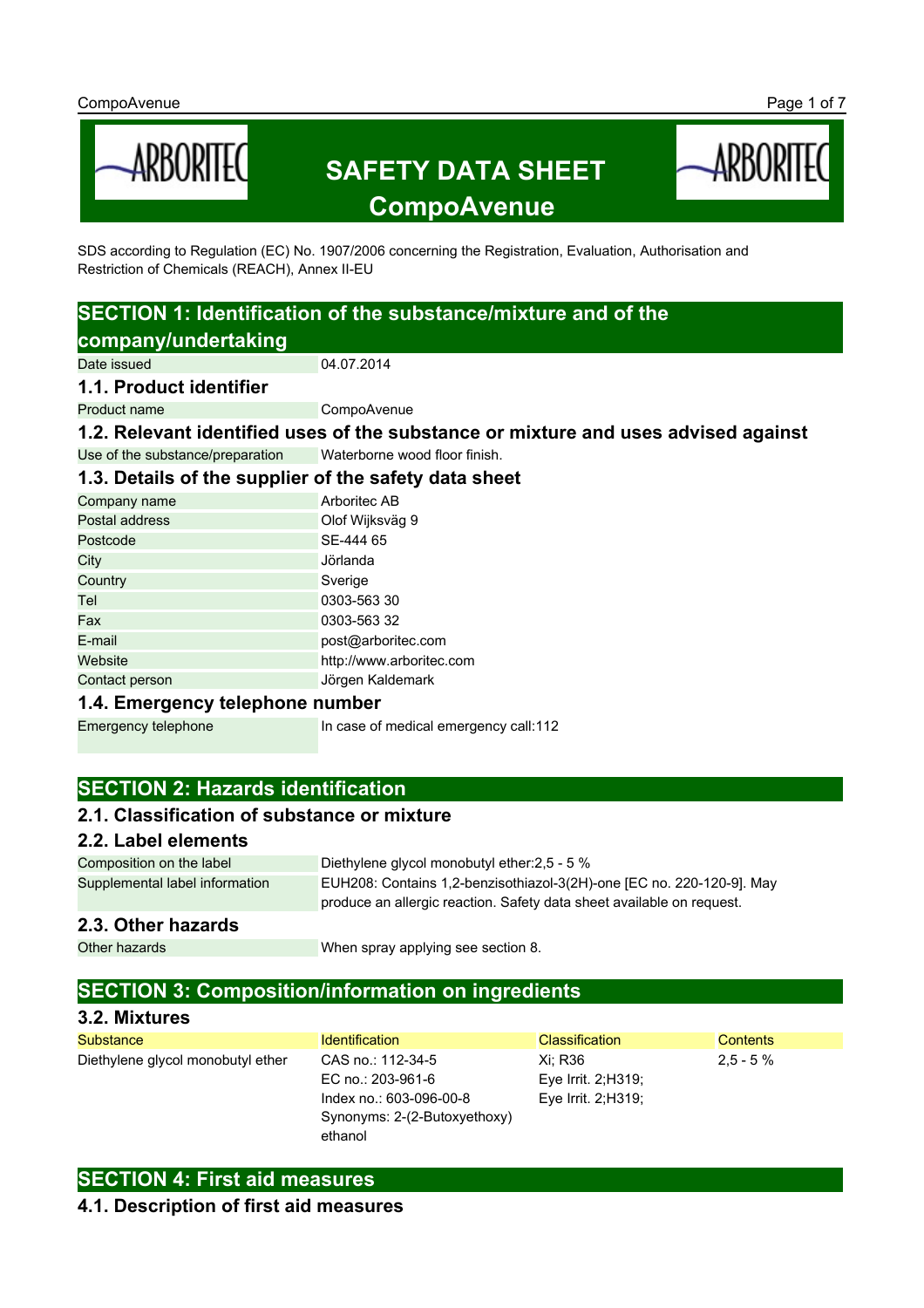#### CompoAvenue **Page 2 of 7** CompoAvenue Page 2 of 7

| General           | Get medical advice/attention if you feel unwell. Never give anything by mouth<br>to an unconscious person.                                                                              |
|-------------------|-----------------------------------------------------------------------------------------------------------------------------------------------------------------------------------------|
| <b>Inhalation</b> | Use with adequate ventilation.                                                                                                                                                          |
| Skin contact      | Remove/Take off immediately all contaminated clothing. IF ON SKIN: Wash<br>with plenty of soap and water. Do NOT use solvents or thinners.                                              |
| Eye contact       | IF IN EYES: Rinse cautiously with water for several minutes. Remove contact<br>lenses, if present and easy to do. Continue rinsing. Get medical<br>advice/attention if you feel unwell. |
| Ingestion         | IF SWALLOWED: Call a POISON CENTER or doctor/ physician if you feel<br>unwell.                                                                                                          |

**4.2. Most important symptoms and effects, both acute and delayed**

## **4.3. Indication of any immediate medical attention and special treatment needed**

## **SECTION 5: Firefighting measures**

## **5.1. Extinguishing media**

Suitable extinguishing media Recommended extinguishing media : alcohol resistant foam, CO2, powders, water spray. Do not use water jet.

## **5.2. Special hazards arising from the substance or mixture**

| Fire and explosion hazards | Fire will produce dense black smoke. Decomposition products can be   |
|----------------------------|----------------------------------------------------------------------|
|                            | hazardous. At high temperatures create: Carbon monoxide (CO), carbon |
|                            | dioxide (CO2), smoke, nitrogen gases (NOx).                          |
|                            |                                                                      |

## **5.3. Advice for firefighters**

| Personal protective equipment | Wear respiratory protection.                                                    |
|-------------------------------|---------------------------------------------------------------------------------|
| Other Information             | Eliminate all ignition sources if safe to do so. Do not allow run-off from fire |
|                               | fighting to enter drains or water courses.                                      |

## **SECTION 6: Accidental release measures**

### **6.1. Personal precautions, protective equipment and emergency procedures**

| General measures             | See section 7 and 8.                                                                                                                                                                                                                                                                                                                                                                                                                                                                                                                                        |
|------------------------------|-------------------------------------------------------------------------------------------------------------------------------------------------------------------------------------------------------------------------------------------------------------------------------------------------------------------------------------------------------------------------------------------------------------------------------------------------------------------------------------------------------------------------------------------------------------|
| Personal protection measures | In case of inadequate ventilation wear respiratory protection. Wear fire / flame<br>resistant / retardant clothing. Use personal protective equipment as required.<br>Wear cold insulating gloves / face shield / eye protection. Wear protective<br>gloves / protective clothing / eye protection / face protection. Avoid breathing<br>dust / fume / gas / mist / vapours / spray. If breathing is difficult, remove<br>victim to fresh air and keep at rest in a position comfortable for breathing.<br>Get medical advice/attention if you feel unwell. |

## **6.2. Environmental precautions**

| Environmental precautionary | Collect spillage. Avoid release to the environment. If the product contaminates |
|-----------------------------|---------------------------------------------------------------------------------|
| measures                    | lakes, rivers or sewers, inform appropriate authorities in accordance with      |
|                             | local regulations.                                                              |

## **6.3. Methods and material for containment and cleaning up**

| Cleaning method | Contain and collect spillage with non-combustible absorbent materials, e.g.<br>sand, earth, vermiculite, diatomaceous earth and place in container for |
|-----------------|--------------------------------------------------------------------------------------------------------------------------------------------------------|
|                 | disposal according to local regulations (see section 13). Clean preferably with<br>a detergent; avoid use of solvents.                                 |

## **6.4. Reference to other sections**

## **SECTION 7: Handling and storage**

## **7.1. Precautions for safe handling**

Handling **Avoid spilling, skin- and eye contact. Avoid breathing dust / fume / gas /** https://www.assett. Avoid breathing dust / fume / gas / mist / vapours / spray. Avoid breathing dust.

## **Protective Safety Measures**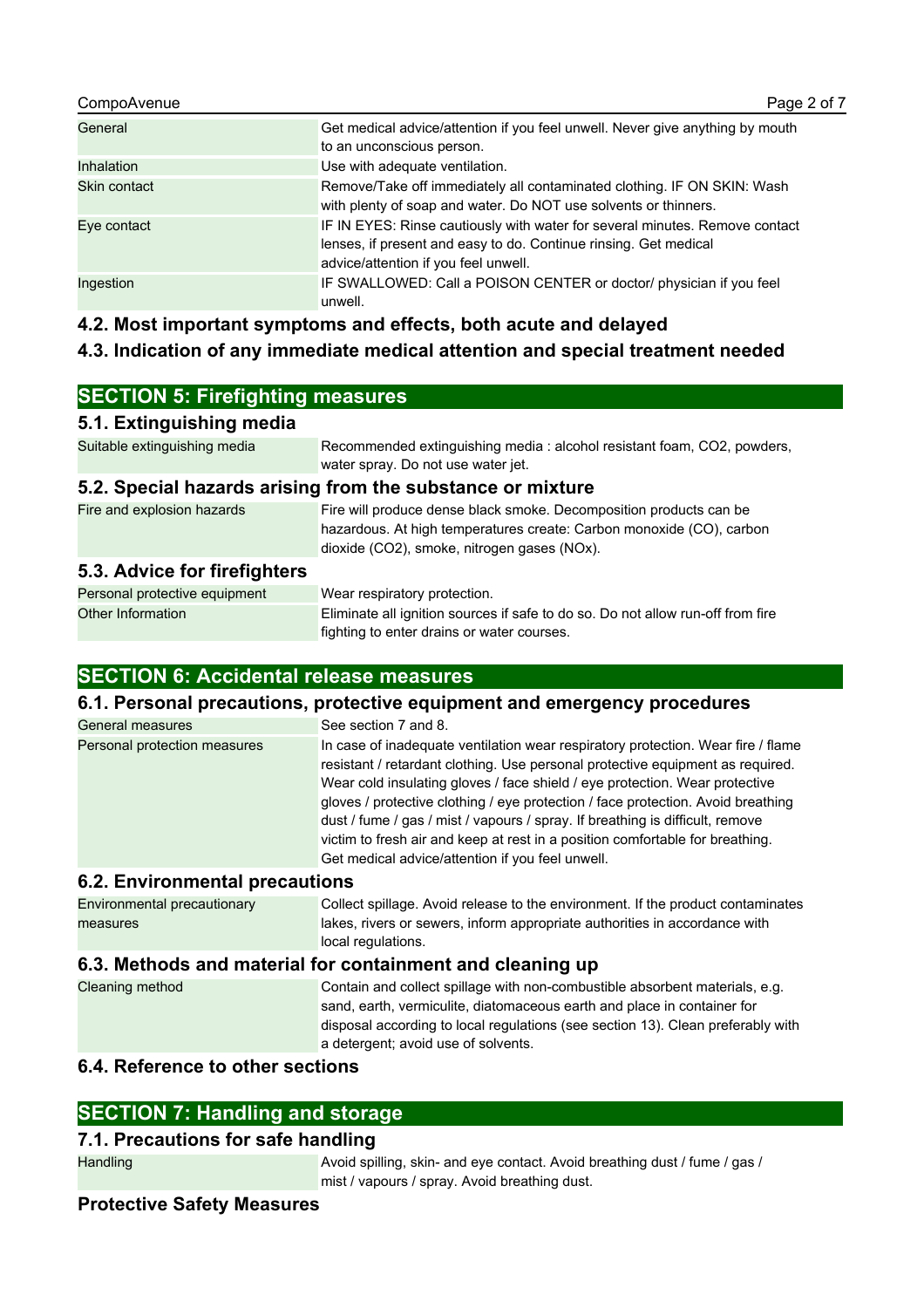| CompoAvenue                                                       | Page 3 of 7                                                                                                                                                                                                             |  |
|-------------------------------------------------------------------|-------------------------------------------------------------------------------------------------------------------------------------------------------------------------------------------------------------------------|--|
| <b>Protective Safety Measures</b>                                 | Smoking, eating and drinking is forbidden in application area. Remove<br>contaminated clothing and protective gear before you get to an area where<br>meals are taken.                                                  |  |
| Additional information                                            | For personal protection see Section 8. Never use pressure to empty :<br>container is not a pressure vessel.                                                                                                             |  |
| 7.2. Conditions for safe storage, including any incompatibilities |                                                                                                                                                                                                                         |  |
| Storage                                                           | Keep only in original container. Store in a well-ventilated place. Keep<br>container tightly closed. Keep cool. Protect from sunlight. Store in a dry place.<br>Tillse att gällande arbetsmiljölagstiftning följs.      |  |
| <b>Conditions To Avoid</b>                                        | Keep away from heat / sparks / open flames / hot surfaces. — No smoking.<br>Protect from sunlight. Keep away from oxidizing agents, from strongly alkaline<br>and strongly acid materials. Prevent unauthorized access. |  |
| <b>Conditions for safe storage</b>                                |                                                                                                                                                                                                                         |  |

| <b>Specific end users</b> |                                                                           |
|---------------------------|---------------------------------------------------------------------------|
| <b>Recommendations</b>    | Do not handle until all safety precautions have been read and understood. |
| 7.3. Specific end use(s)  |                                                                           |
| Storage Temperature       | Value: 5-25 Celsius                                                       |
|                           |                                                                           |

## **SECTION 8: Exposure controls/personal protection**

## **8.1. Control parameters**

## **Occupational Exposure limit values**

| Substance                                           | <b>Identification</b>                                                                                                                                                                                                                                                  | Value                  | <b>TWA Year</b> |
|-----------------------------------------------------|------------------------------------------------------------------------------------------------------------------------------------------------------------------------------------------------------------------------------------------------------------------------|------------------------|-----------------|
| Diethylene glycol monobutyl ether                   | CAS no.: 112-34-5                                                                                                                                                                                                                                                      | 8-hour TWA: 10 ppm     | 2011            |
|                                                     | EC no.: 203-961-6                                                                                                                                                                                                                                                      | 8-hour TWA: 67,5 mg/m3 |                 |
|                                                     | Index no.: 603-096-00-8                                                                                                                                                                                                                                                | 15 min.: 15 ppm        |                 |
|                                                     | Synonyms: 2-(2-Butoxyethoxy)<br>ethanol                                                                                                                                                                                                                                | 15 min.: 101,2 mg/m3   |                 |
| 8.2. Exposure controls                              |                                                                                                                                                                                                                                                                        |                        |                 |
| Precautionary measures to prevent exposure          |                                                                                                                                                                                                                                                                        |                        |                 |
| Appropriate engineering controls                    | Use with adequate ventilation. If possible this should be achieved by local<br>extraction and good exhaust ventilation. If these are not sufficient to maintain<br>concentrations of particulates and solvent vapors below the OEL, suitable<br>respiratory equipment. |                        |                 |
| <b>Respiratory protection</b>                       |                                                                                                                                                                                                                                                                        |                        |                 |
| Respiratory protection                              | Respiratory protection with gas filter (brown A) must be used if air<br>concentration exceeds acceptable level (OEL).                                                                                                                                                  |                        |                 |
| Mask type                                           | When spraying, use half-or full face mask with filter P2 (IIb) to spray.                                                                                                                                                                                               |                        |                 |
| <b>Hand protection</b>                              |                                                                                                                                                                                                                                                                        |                        |                 |
| Hand protection                                     | Wear cold insulating gloves / face shield / eye protection.                                                                                                                                                                                                            |                        |                 |
| Skin-/ hand protection, long term<br>contact        | For prolonged or repeated contact use gloves made of butyl rubber.                                                                                                                                                                                                     |                        |                 |
| Suitable materials                                  | Barrier creams may help to protect the skin, but they should however not be<br>used once exposure has occurred.                                                                                                                                                        |                        |                 |
| Eye / face protection                               |                                                                                                                                                                                                                                                                        |                        |                 |
| Suitable Eye Protection                             | Wear cold insulating gloves / face shield / eye protection.                                                                                                                                                                                                            |                        |                 |
| <b>Skin protection</b>                              |                                                                                                                                                                                                                                                                        |                        |                 |
| Skin protection (except hands)                      | Wear fire / flame resistant / retardant clothing.                                                                                                                                                                                                                      |                        |                 |
| <b>Exposure controls</b>                            |                                                                                                                                                                                                                                                                        |                        |                 |
| Safety measures for consumer use<br>of the chemical | Read label before use.                                                                                                                                                                                                                                                 |                        |                 |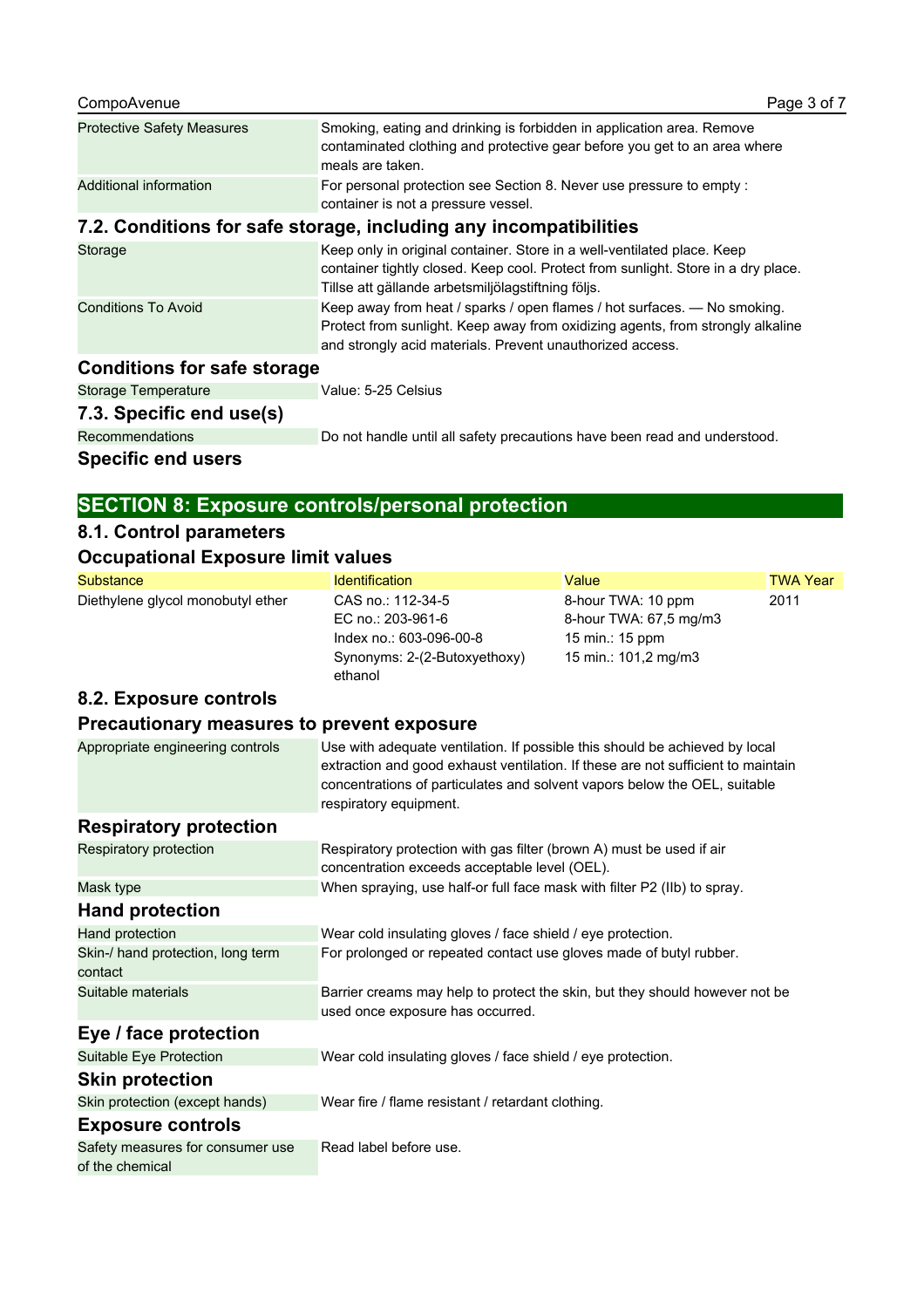## **SECTION 9: Physical and chemical properties**

## **9.1. Information on basic physical and chemical properties**

| Physical state                                         | Liquid.                                                                   |
|--------------------------------------------------------|---------------------------------------------------------------------------|
| Odour                                                  | Faint.                                                                    |
| Comments, Odour limit                                  | Not applicable.                                                           |
| Comments, pH (as supplied)                             | Not determined.                                                           |
| Comments, pH (aqueous solution)                        | Not determined.                                                           |
| Comments, Melting point / melting<br>range             | Not determined.                                                           |
| Comments, Boiling point / boiling<br>range             | Not determined.                                                           |
| Flash point                                            | Value: 105 °C                                                             |
| Comments, Evaporation rate                             | Not determined.                                                           |
| Flammability (solid, gas)                              | Not determined                                                            |
| Lower explosion limit with unit of                     | Value: 0,8 %                                                              |
| measurement                                            |                                                                           |
| Upper explosion limit with units of<br>measurement     | Value: 9,4 %                                                              |
| Comments, Vapour pressure                              | Not determined.                                                           |
| Comments, Vapour density                               | Not determined.                                                           |
| Specific gravity                                       | Value: 1,05 g/ml                                                          |
|                                                        | Method of testing: ASTM6450                                               |
|                                                        | Test temperature: 23 °C                                                   |
| Solubility in water                                    | unlimited.                                                                |
| Comments, Partition coefficient: n-<br>octanol / water | Not applicable.                                                           |
| Comments, Viscosity                                    | Not determined.                                                           |
|                                                        | Does not affect the assessment.                                           |
| <b>Explosive properties</b>                            | Not explosive.                                                            |
| Oxidising properties                                   | Not Oxidising.                                                            |
| 9.2. Other information                                 |                                                                           |
| <b>Content Of Voc</b>                                  | Value: 60 g/l                                                             |
|                                                        | Comments: Initial boiling point less than or equal to 250 degree Celsius. |

| <b>SECTION 10: Stability and reactivity</b> |                                                                                                                          |
|---------------------------------------------|--------------------------------------------------------------------------------------------------------------------------|
| 10.1. Reactivity                            |                                                                                                                          |
| Reactivity                                  | No reactive.                                                                                                             |
| 10.2. Chemical stability                    |                                                                                                                          |
| Stability                                   | Stable under recommended storage and handling conditions (see section 7).                                                |
| 10.3. Possibility of hazardous reactions    |                                                                                                                          |
| Possibility of hazardous reactions          | No dangerous if handled according to Technical Information.                                                              |
| 10.4. Conditions to avoid                   |                                                                                                                          |
| Conditions to avoid                         | No applicable.                                                                                                           |
| 10.5. Incompatible materials                |                                                                                                                          |
| Materials to avoid                          | Keep away from oxidizing agents, strongly alkaline and strongly acid materials<br>in order to avoid exothermic reaction. |
| 10.6. Hazardous decomposition products      |                                                                                                                          |
| Hazardous decomposition products            | When exposed to high temperature may produce hazardous decomposition                                                     |

products such as carbon monoxide and dioxide, smoke, oxides of nitrogen.

## **SECTION 11: Toxicological information**

## **11.1. Information on toxicological effects**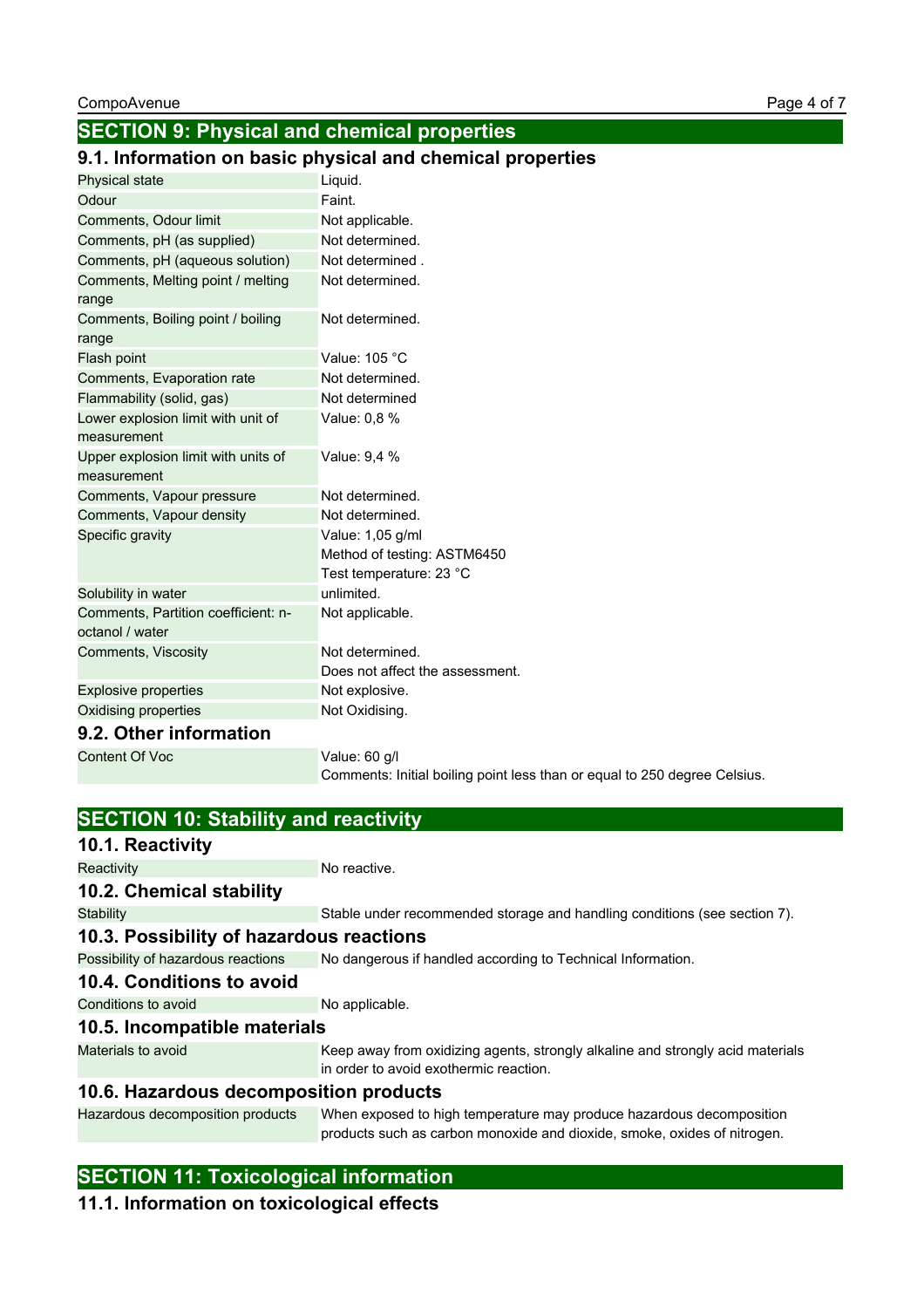## **Toxicological data for substances**

| Substance   | Diethylene glycol monobutyl ether |
|-------------|-----------------------------------|
| LD50 oral   | Value: 5660 mg/kg                 |
|             | Animal test species: Rat          |
| LD50 dermal | Value: 2700 mg/kg                 |
|             | Animal test species: Rabbit       |

## **Potential acute effects**

| <b>Inhalation</b>                   | May cause drowsiness or dizziness. May cause respiratory irritation.               |
|-------------------------------------|------------------------------------------------------------------------------------|
| Skin contact                        | No information is available.                                                       |
| Eye contact                         | No information available.                                                          |
| Ingestion                           | Ingestion may cause nausea and vomiting.                                           |
| Skin corrosion / irritation, other  | No information available.                                                          |
| information                         |                                                                                    |
| Aspiration hazard, comments         | When applying see section 8.                                                       |
| Eye damage or irritation other info | If splashed in the eyes, the liquid may cause irritation and reversible<br>damage. |

## **Delayed effects / repeated exposure**

| General respiratory or skin           | Prolonged or repeated contact may defat the skin, resulting in non-allergic |
|---------------------------------------|-----------------------------------------------------------------------------|
| sensitisation                         | contact eczema and absorption through the skin.                             |
| STOT-single exposure                  | No information available.                                                   |
| STOT-repeated exposure                | No information available.                                                   |
| Carcinogenic, Mutagenic or Reprotoxic |                                                                             |
| Carcinogenicity human experience      | No information is available.                                                |

#### Carcinogenicity human experience No information is available. Germ Cell Mutagenicity, human experience No information available.

Reproductive toxicity No information available.

## **SECTION 12: Ecological information**

## **12.1. Toxicity**

Acute aquatic, fish, Comments Not expected to be toxic to aquatic life.

#### **Toxicological data for substances**

| Substance                | Diethylene glycol monobutyl ether     |
|--------------------------|---------------------------------------|
| Acute aquatic, fish      | Value: 2000 mg/L                      |
|                          | Method of testing: LC50               |
|                          | Species: Inland silverside            |
|                          | Duration: 96h                         |
|                          | Test reference: salt water            |
| Acute aguatic, fish LCLo | Value: 1300 mg/L                      |
|                          | Method of testing: LC50               |
|                          | Species: Bluegill Lepomis macrochirus |
|                          | Duration: 96h                         |
|                          | Test reference: Sweetwater            |

### **12.2. Persistence and degradability**

Persistence and degradability description Not determined.

## **12.3. Bioaccumulative potential**

Bioaccumulative potential Not determined.

#### **12.4. Mobility in soil**

Mobility Soluble in water.

## **12.5. Results of PBT and vPvB assessment**

PBT assessment results Not classified as PBT / vPvB of current EU criteria.

## **12.6. Other adverse effects**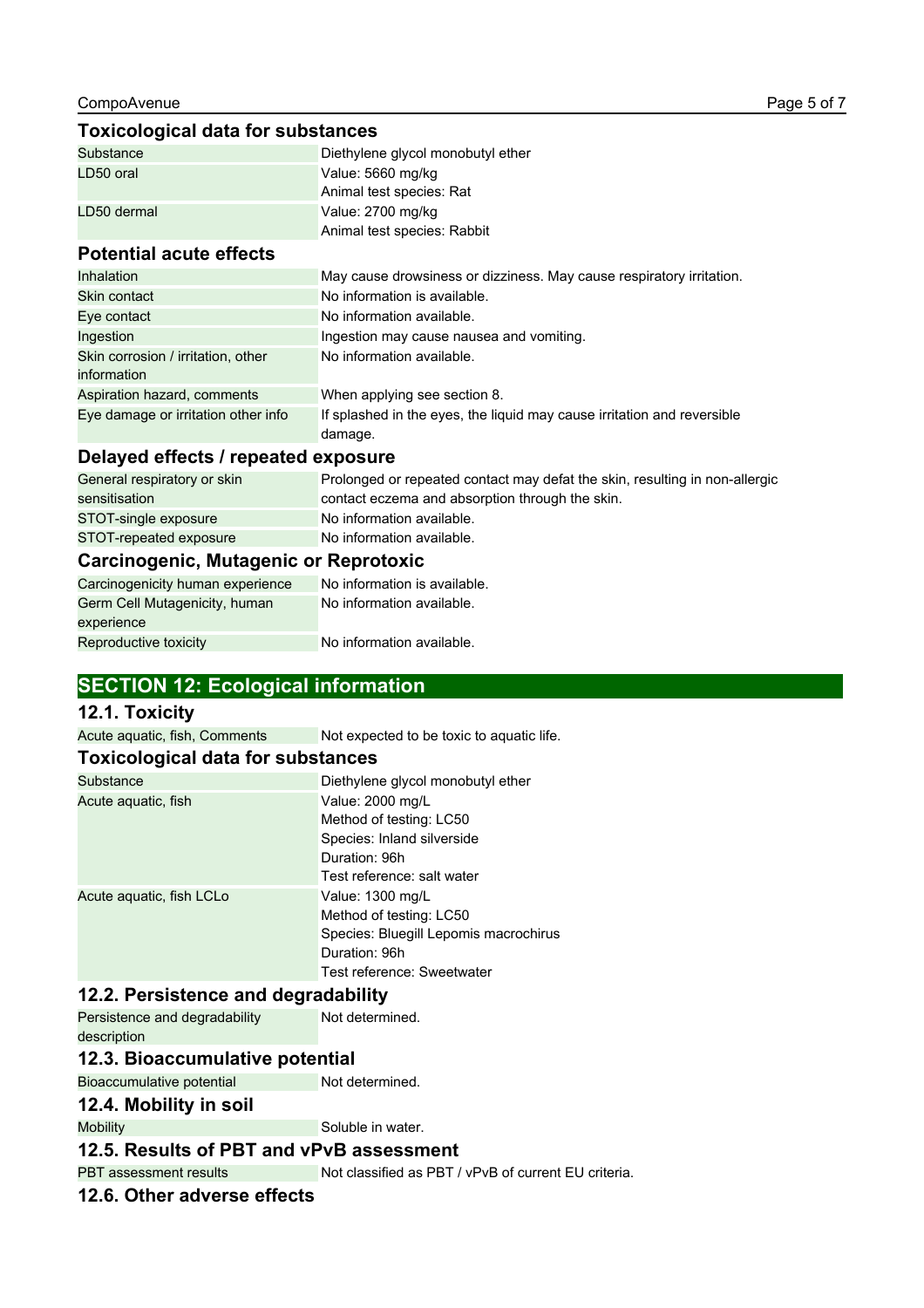Other adverse effects / Remarks None known.

## **SECTION 13: Disposal considerations**

## **13.1. Waste treatment methods**

| Specify the appropriate methods of<br>disposal | Avoid release to the environment. Collect spillage. Wastes and empty<br>containers should be disposed of in accordance with regulations made under<br>the Control of Pollution Act and the Environmental Protection Act.       |
|------------------------------------------------|--------------------------------------------------------------------------------------------------------------------------------------------------------------------------------------------------------------------------------|
| Product classified as hazardous<br>waste       | No.                                                                                                                                                                                                                            |
| EWC waste code                                 | EWC: 08 WASTES FROM THE MANUFACTURE, FORMULATION, SUPPLY<br>AND USE (MFSU) OF COATINGS (PAINTS, VARNISHES AND VITREOUS<br>ENAMELS), ADHESIVES, SEALANTS AND PRINTING INKS, National<br>waste code: 01, National wastegroup: 12 |

## **SECTION 14: Transport information**

## **14.1. UN number**

Comments Not dangerous goods.

Transport in accordance with national law and ADR for road, RID for rail, IMDG for sea and ICAO / IATA for air. For complete information on transport, see transport document.

## **14.2. UN proper shipping name**

| ADR.             |  |
|------------------|--|
| <b>RID</b>       |  |
| <b>IMDG</b>      |  |
| <b>ICAO/IATA</b> |  |

**14.3. Transport hazard class(es)**

## **14.4. Packing group**

**14.5. Environmental hazards**

IMDG Marine pollutant No

**14.6. Special precautions for user**

## **14.7. Transport in bulk according to Annex II of MARPOL 73/78 and the IBC Code**

## **SECTION 15: Regulatory information**

## **15.1. Safety, health and environmental regulations/legislation specific for the**

## **substance or mixture**

| Legislation and regulations | The labeling of the product according to EC directives 67/548/EEC,<br>1999/45/EC, see section 2.                                                                                                    |
|-----------------------------|-----------------------------------------------------------------------------------------------------------------------------------------------------------------------------------------------------|
|                             | Classification and labeling of substances under Directive 67/548/EC.<br>1999/45/EC, see section 3.                                                                                                  |
|                             | Classification and labeling of substances according to Regulation (EC)<br>1272/2008 (CLP) is in section 3.<br>Safety data sheet is designed according to EU Commission Regulation No.<br>1907/2006. |

## **15.2. Chemical safety assessment**

Chemical safety assessment performed

## **SECTION 16: Other information**

List of relevant R-phrases (under R36 Irritating to eyes.

No